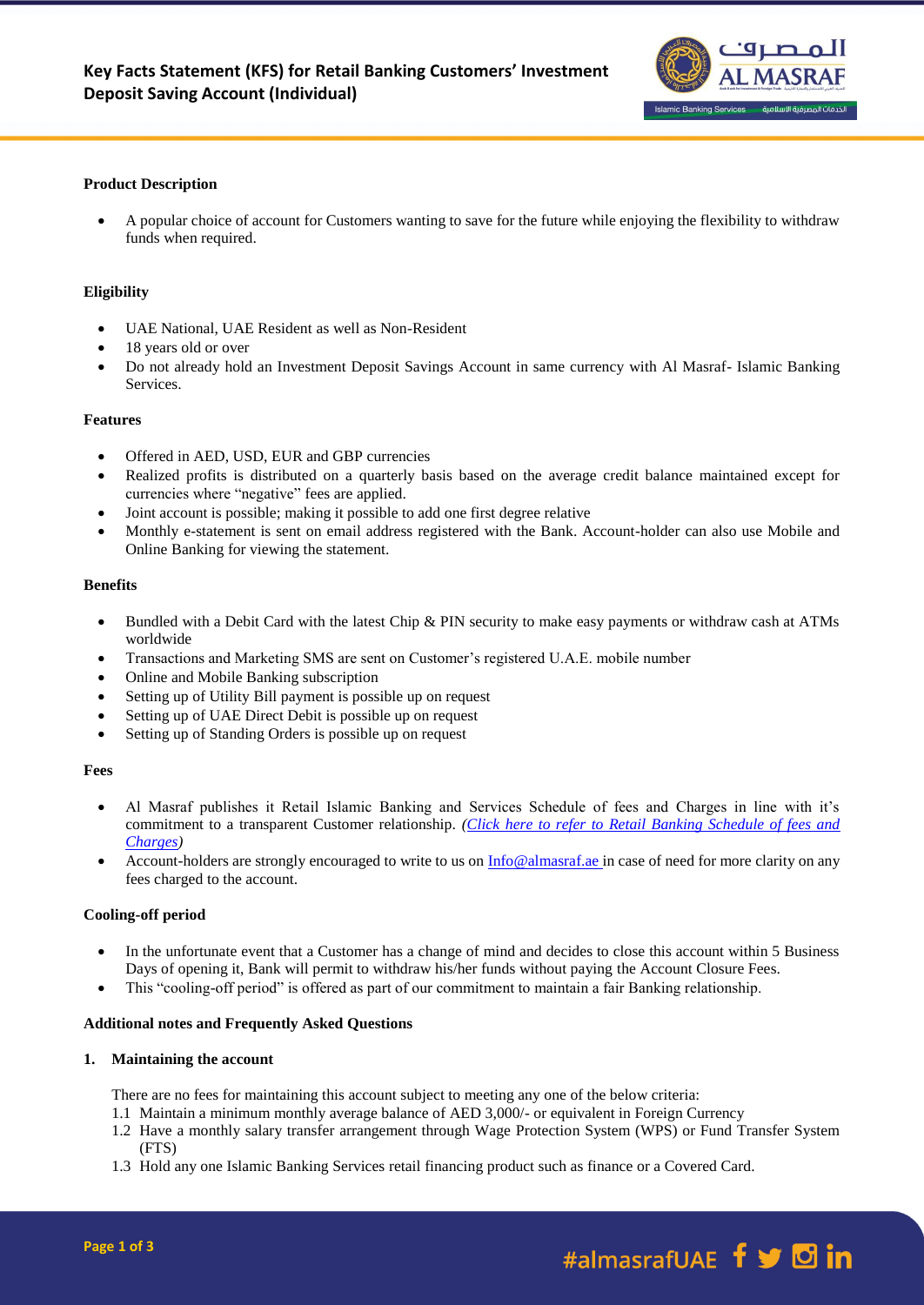

1.4 Has been segmented as High Net Worth or Affluent by the bank considering monthly income, relationship balances and profile.

| <b>Broad Segments</b>                        | <b>Business Definition</b>                                                         |
|----------------------------------------------|------------------------------------------------------------------------------------|
| Retail - Affluent                            | Income $> 10k$ up to 50k pm<br>Or Credit balance of AED 50,000 up to AED 350,000/- |
|                                              | $\frac{1}{2}$ Or facilities up to AED 1,000,000/-                                  |
| Retail - High Net worth<br>Individuals (HNW) | Income $>$ 50k pm and above                                                        |
|                                              | Or Credit balance of AED 350,000/- and above                                       |
|                                              | Or facilities above AED $1,000,000/$ -                                             |

1.5 Account-holders not meeting any of the above will be charged Minimum Balance fee. *[\(Click here to refer to Retail](https://almasraf.ae/wp-content/uploads/2021/01/Islamic_Banking_Personal.pdf)  [Banking Schedule of Charges\)](https://almasraf.ae/wp-content/uploads/2021/01/Islamic_Banking_Personal.pdf)*

## **2. Monthly transaction requirements**

- There are no limitations on minimum or maximum number of monthly transactions. However, please note the below:
- a. Relationship will be considered as "Inactive" in absence of customer-initiated transactions for more than 6 Months
- b. Relationship will be considered as "Dormant" in absence of customer-initiated transactions for more than 3 Years

Account-holders are required to submit account activation request along with updated KYC documents in order to activate the account in both of the above instances.

# **3. Profit rates on credit balances**

The realized profits are distributed on an average credit balances held in Investment deposit Savings accounts on a quarterly basis.

#### **4. Transactions**

All transactions will be completed in Dirhams (AED). Any transactions made outside of the U.A.E. will be treated as an international payment and may incur a foreign currency conversion fee according to the rate of exchange prevailing in the same day. *[Click here to refer to Schedule of Charges –](https://almasraf.ae/wp-content/uploads/2021/01/Islamic_Banking_Personal.pdf) Retail Banking for more details)*

All transactions must be in accordance with UAE's laws and regulations

# **5. Account alerts**

Account-holder is requested to provide Bank with an updated UAE registered mobile number in order to receive SMS text alerts for account transactions.

#### **6. Account closure**

Customer can request to close this account by submitting the request via below channels. Please note that Account Closure Fees will be charged for closing of account within 6 months. *[\(Click here to refer to Schedule of Charges –](https://almasraf.ae/wp-content/uploads/2021/01/Islamic_Banking_Personal.pdf) [Retail Banking\)](https://almasraf.ae/wp-content/uploads/2021/01/Islamic_Banking_Personal.pdf)*

- Call Centre 600 52 9999
- Branches
- Email communication received from account-holders email address registered with us

Please also note that Bank will automatically close the Debit Card and services associated with this account.

The Bank's rights to close this account are set out in the Al Masraf General Terms and Conditions for Individual Customers. In such instances, we will issue at least a 60 day notice at the registered address provided to us.

# **7. Delivery of Debit Card**

Customers who have requested for Debit Cards will receive the same via Bank's authorized agents.